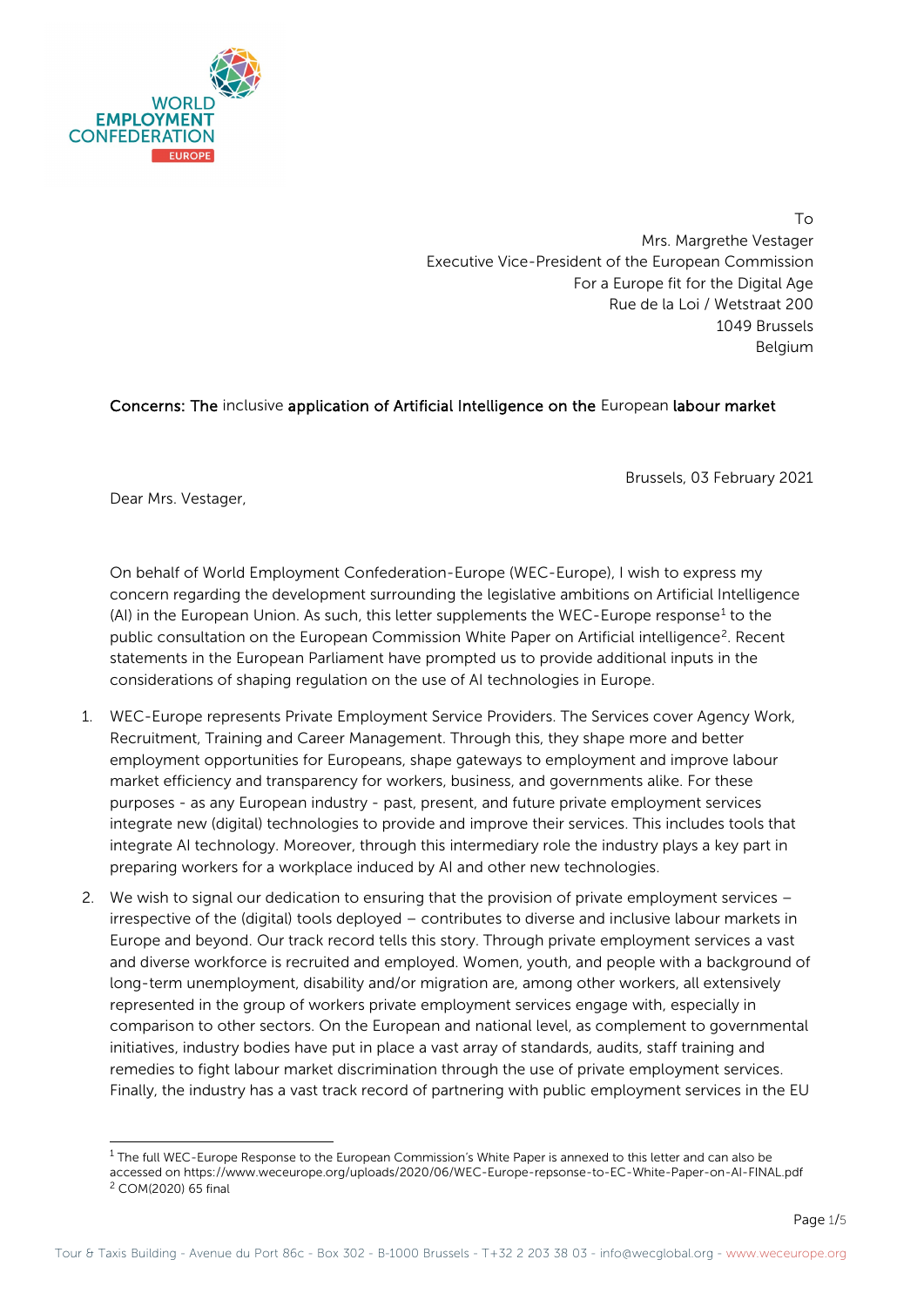

Member States to support the employment and labour market participation of the various labour market target groups that are identified on the national, regional and local level.

3. In this respect, we recognize that the application of AI in certain areas within recruitment may hold potential for high risk for the preservation and maintenance of European citizens' fundamental rights as these technologies might result in potential harm or damage to individuals, such as the biased outcome of automated decision-making. Yet, we emphasize that the other side of the coin is that AI can indeed contribute to the fight on (conscious and unconscious) bias which is present in all human decision making in European labour markets. This benefits workers and society. That is an opportunity that especially Europe should not pass by. This type of AI should be the competitive edge for Europe.

## 'High Risk'

- 4. We feel the White Paper as well as the European Parliament Resolution on the Framework of ethical aspects of artificial intelligence, robotics and related technologies<sup>[3](#page-1-0)</sup> approaches this risk in a too broad manner. By classifying *all workers' rights and recruitment related AI* as 'high risk', as well as *employment* and *recruitment* as respectively 'high risk' sector and 'high risk' use or purpose, it stifles innovation for better functioning and more inclusive labour markets resulting from legal uncertainty, untargeted oversight, and a lack of viable business case. This will take away the incentive to develop AI systems that tackle the (un)conscious biases in human decision making and positively contribute to more fair and inclusive employment opportunities.
- 5. Moreover, this broad classification vastly surpasses the threshold that the European Commission has identified for high risks: "[…] uses of AI applications that produce legal or similarly significant effects for the rights of an individual or a company; that pose risk of injury, death or significant material or immaterial damage; that produce effects that cannot reasonably be avoided by individuals or legal entities […]". For example, returning results from an online job search would be an employment matter in which AI could be involved as part of the search and match process, but in no way could this produce the effects mentioned by in the Commission's White Paper.
- 6. As such a case-by-case approach is needed in the high-risk assessment. A more specific degree of granularity is needed to adequately identify any target high-risk use or purpose.
- 7. For this reason, WEC-Europe based on its members' expertise of day-to-day labour market matching as well as the digital tools deployed to this purpose - puts forward suggestions to develop a more appropriate guidance for identifying 'high risk' in recruitment. This is grounded in the premise that any job-matching exercise, irrespective of the technologies and/or parties involved, is a funnel that could - or could not(!) - lead to the conclusion of an employment contract. As the funnel tightens, the risks, stakes and cause for precaution in this context increases.
- 8. We put forward to shape clarity and tailor the classification of 'high risk' to hiring decisions only (including decisions to extend an employment contract). Indeed, this is the decision that impacts the jobseeker/worker the most and aligns with the requirement that there is a legal effect. Thus, the fact that an employer (irrespective of the involvement of a third party supporting the hiring decision

<span id="page-1-0"></span><sup>3</sup> P9\_TA(2020)0275 [\(https://www.europarl.europa.eu/doceo/document/TA-9-2020-0275\\_EN.html\)](https://www.europarl.europa.eu/doceo/document/TA-9-2020-0275_EN.html)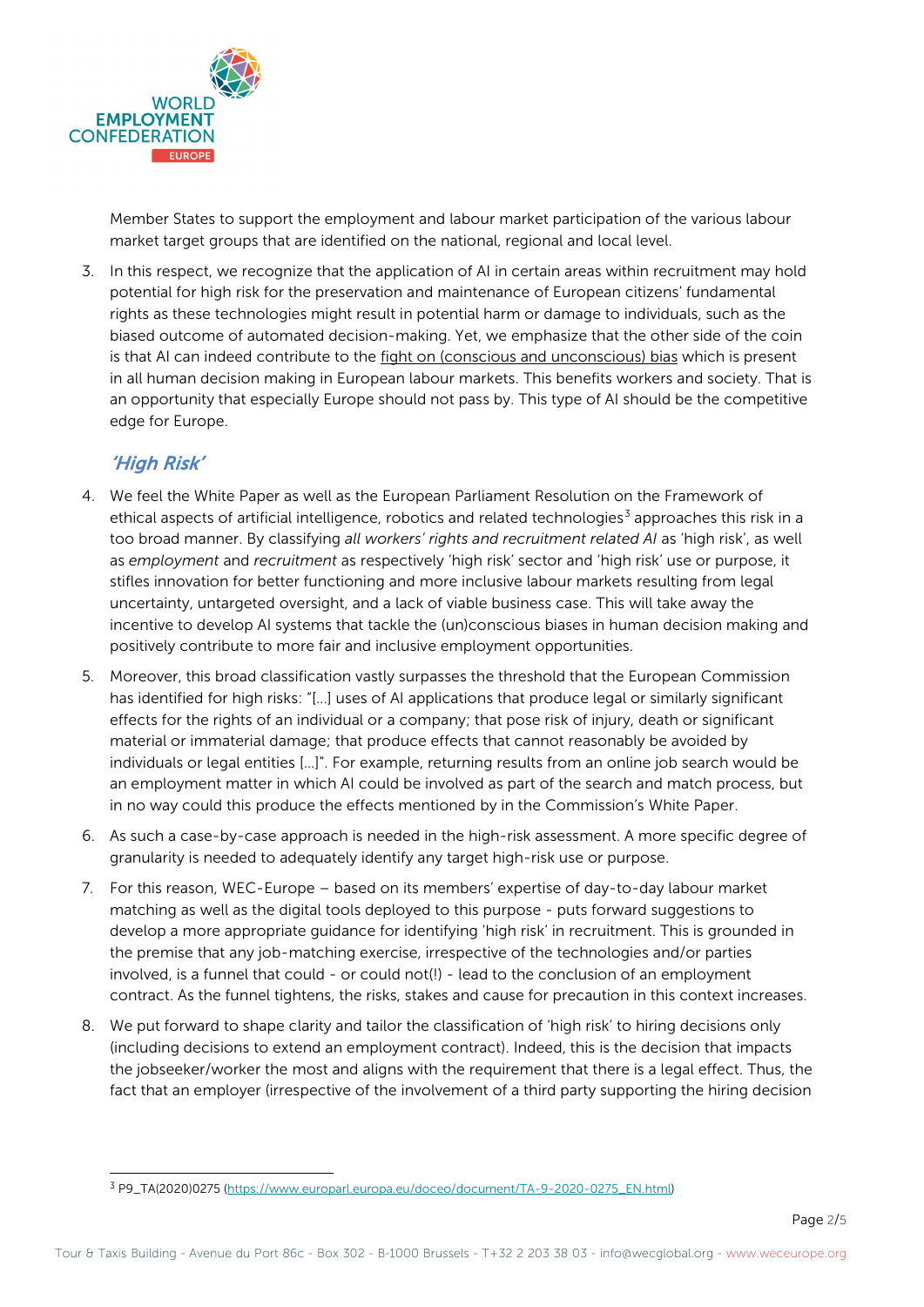

in some way) will need to meet the requirements<sup>[4](#page-2-0)</sup> when deploying AI capability in its hiring decision.

- 9. This would exclude applications that are used to optimally prepare candidates as well as businesses with human resource needs. Examples include, but are not limited to, applications to identify the relevant competence and expertise of jobseekers, such as chatbots; systems that analyse vacancies, jobs and tasks to identify relevant (and unexpected) competence matches; job board search and match applications; systems that automatically create job offers/descriptions; automated search & analysis of publicly available information for *potential* candidates, and systems related to training opportunities, coaching and/or career management. Of course, each of the applications would implement the full extent of the 'acquis communautaire', including the GDPR and its provisions on automated decision-making.
- 10. On the opposite, 'high risk' classification would explicitly *include* AI that is applied in individual background checks, deciding on offering of an employment contract, rating systems of employees, and contract conditions (incl. wages). Of course, in addition, the automated analysis of biometric and video data used throughout any stage of the recruitment and hiring process should be deemed as high-risk.
- 11. Finally, to the point of high risk, we put forward that even though a lot of focus is put on fighting bias through regulatory requirements, only limited attention is paid to operationalising the technical potential for actually doing so. The regulatory approach creates unsurmountable risk and costs for players to test and train AI applications, especially on bias. There are (technological) solutions for minimizing data biases. These need to be grounded on real datasets and relevant personal data to enable the measurement of bias in the first place. A platform and regulatory framework are needed to do so. Such a regulatory framework to test, train and validate to minimize bias is addressed passingly, neither do the Commission or Parliament identify this as a venue for pro-active EU follow-up. This is a missed opportunity in light of the ambition for the fight against labour market discrimination and other forms of unequal treatment. Taking AI bias seriously requires a dedicated and tailored framework for developers to collect relevant information and datasets, and test safely and compliantly (including compliance with GDPR) for bias; and continually monitor for and mitigate bias over time. WEC proposes to shape a dedicated platform to empower technical solutions for identifying and minimizing bias in artificial intelligence systems (for recruitment purposes and beyond).

## Audit and Enforcement

12. We believe that the requirements put forward by the Commission are adequate and necessary to secure safe deployment of high-risk AI applications. We do have strong concerns on the European Parliament's proposal for a third-party certification by new national public authority, as it does not align with the current status and development of conformity assessments in the field of ICT products and business services in general. A more incremental approach will be needed for all actors, including those currently mandated to enforce labour market discrimination, to acquaint with the supervision of AI technology and identify specific applications within and beyond the current 'high risk' domains for additional scrutiny.

<span id="page-2-0"></span><sup>4</sup> As mentioned under pt. D of the European Commission White Paper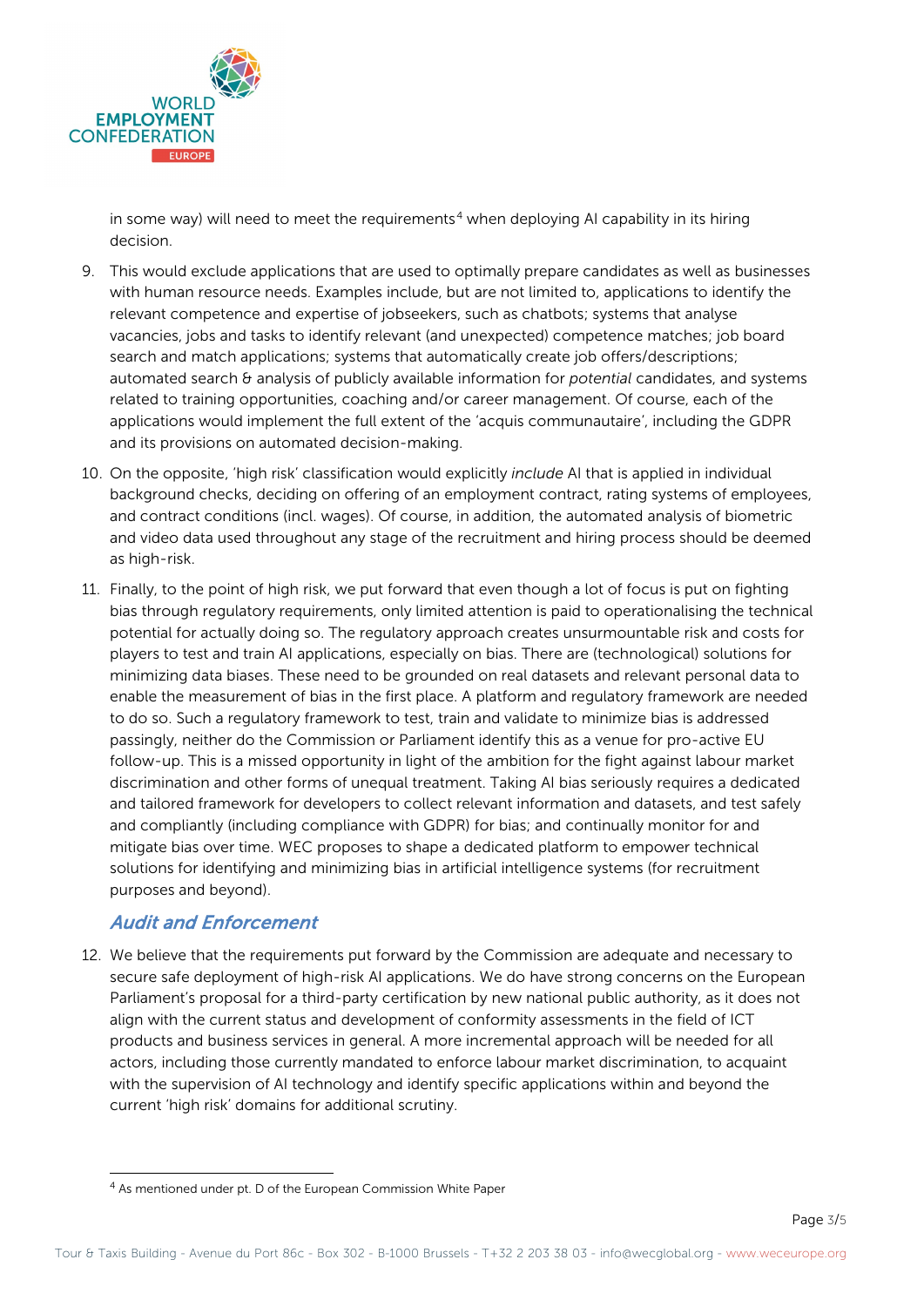

- 13. Moreover, shaping a new separate structure to audit AI application would go against the overall notion that the introduction of (AI) technology is a horizontal cross-sectoral development that will impact and benefit different parts of society and markets in different ways. Although a national body on AI would most certainly be of significant value to inform these parts of society and markets (as well as the existing oversight infrastructures in them) on the (potential) functioning and impacts of AI technology, such a body would not be adequately positioned to rule upon the risks and benefits in an isolated way. Indeed, AI is not an isolated application. It is and will be applied broadly, and as such should it be audited in an integrated way rather than an isolated one. Thus, aligning to the 'Conformity Assessment' methodology, be sure to ensure the integration of AI oversight into existing labour market oversight mechanisms.
- 14. Indeed, where it concerns the fight on (labour market) discrimination, EU Member States already have authorities dedicated to enforcement. These should be empowered to optimally perform their duties in a space that is increasingly induced by new technologies and AI. In this respect it is important to note that all EU Member States have bodies which tasks include the oversight of employment agencies; in fact, this is mandated by article 10 of Directive on Temporary Agency Work (2008/104/EC). Again, other than setting up new auditing mechanisms and agencies, it'd be better to empower existing bodies (and social partners) to adequately address if new technologies impact their mandate for audit, enforcement and remedy, including through the introduction of AI. In this context it is also important to remind that automated decision-making is very much covered by the GDPR and would indiscriminately cover automated decision-making on recruitment as it inherently includes personal data.
- 15. Finally, which respect to ex-ante oversight, there needs to be acknowledgement that one of the key features of AI is the fact that its application changes over time. This includes situations in which a low-risk application might turn high-risk, a high-risk application could turn into a low risk one, and/or various low-risk applications are connected in such a way that they might enter the highrisk description. This turns any third-party certification, licence or other ex-ante into a rubber stamp rather than a meaningful oversight tool. This further underpins the value add of ensuring the AI dimension is integrated into existing (sectoral) oversight mechanisms existing on the national level for the compliant provision of (public *and* private) employment services and/or the mitigation of labour market discrimination in these services and the labour market as a whole.

Concluding, we advise the European Commission, the European Parliament and the EU Council to integrate the following elements in shaping regulation on AI:

- Adopt a case-by-case approach based on specific and targeted uses and purposes and shape guidance to specify where in applications related to 'workers' rights' and recruitment processes would be 'high risk'. And thus, when these applications would be covered under *"uses of AI applications that produce legal or similarly significant effects for the rights of an*  individual or a company; that pose risk of injury, death or significant material or immaterial *damage; that produce effects that cannot reasonably be avoided by individuals or legal entities"*. WEC recommends this to be when they effectively impact a hiring or firing decision, including an automated rating or background check.
- Rather than setting up a new isolated body on AI, ensure existing oversight bodies that oversee the labour markets are adequately empowered to do so on a labour market that will see the increased use of Artificial Intelligence and other technological applications. This